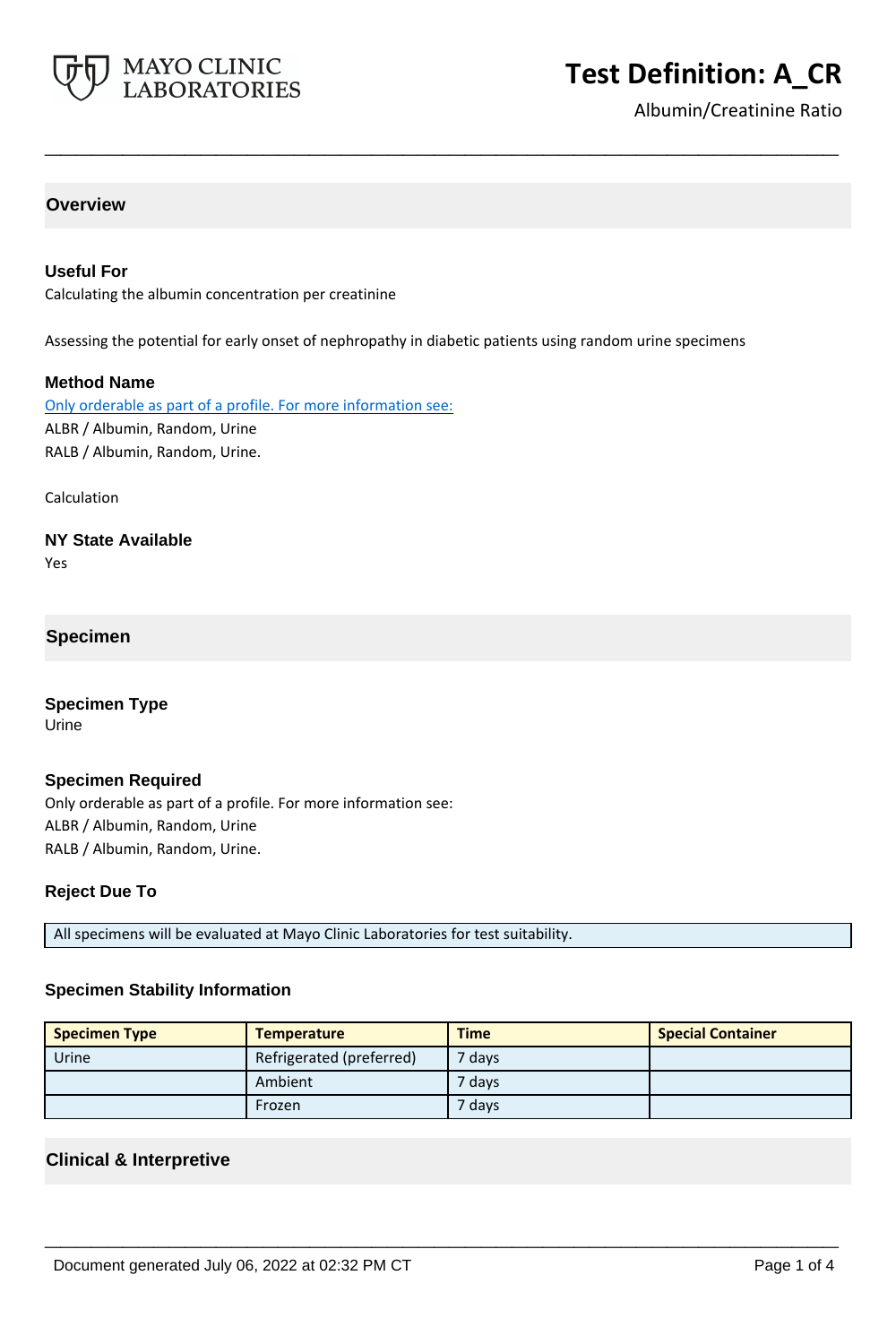

Albumin/Creatinine Ratio

# **Clinical Information**

Diabetic nephropathy is a complication of diabetes and is characterized by proteinuria (normal urinary albumin excretion is <30 mg/day; overt proteinuria is >300 mg/day). Before overt proteinuria develops, albumin excretion increases in those diabetic patients who are destined to develop diabetic nephropathy. Therapeutic maneuvers (eg, aggressive blood pressure maintenance, particularly with angiotensin-converting enzyme inhibitors; aggressive blood sugar control; and possibly decreased protein intake) can significantly delay, or possibly prevent, development of nephropathy. Thus, there is a need to identify small, but abnormal, increases in the excretion of urinary albumin (in the range of 30-300 mg/day, ie, microalbuminuria).

**\_\_\_\_\_\_\_\_\_\_\_\_\_\_\_\_\_\_\_\_\_\_\_\_\_\_\_\_\_\_\_\_\_\_\_\_\_\_\_\_\_\_\_\_\_\_\_\_\_\_\_**

The National Kidney Foundation guidelines for the management of patients with diabetes and microalbuminuria recommend that all type 1 diabetic patients older than 12 years and all type 2 diabetic patients younger than 70 years have their urine tested for microalbuminuria yearly when they are under stable glucose control.(1)

The preferred specimen is a 24-hour collection, but a random collection is acceptable. Studies have shown that correcting albumin for creatinine excretion rates has similar discriminatory value with respect to diabetic renal involvement. The albumin:creatinine ratio from a random urine specimen is also considered a valid screening tool.(2) Several studies have addressed whether the specimen needs to be a fasting urine, an exercised urine, or an overnight urine specimen. These studies have shown that the first-morning urine specimen is less sensitive, but more specific.

Studies also have shown that microalbuminuria is a marker of generalized vascular disease and is associated with stroke and heart disease.

## **Reference Values**

Only orderable as part of a profile. For more information see: ALBR / Albumin, Random, Urine RALB / Albumin, Random, Urine.

Males: <17 mg/g creatinine Females: <25 mg/g creatinine

## **Interpretation**

In random urine specimens, normal urinary albumin excretion is below 17 mg/g creatinine for males and below 25 mg/g creatinine for females.(3)

Microalbuminuria is defined as an albumin:creatinine ratio of 17 to 299 for males and 25 to 299 for females.

A ratio of albumin:creatinine of 300 or higher is indicative of overt proteinuria.

Due to biologic variability, positive results should be confirmed by a second, first-morning random or 24-hour timed urine specimen. If there is discrepancy, a third specimen is recommended. When 2 out of 3 results are in the microalbuminuria range, this is evidence for incipient nephropathy and warrants increased efforts at glucose control, blood pressure control, and institution of therapy with an angiotensin-converting-enzyme (ACE) inhibitor (if the patient can tolerate it).

## **Cautions**

Urine collected during menses may contain excess albumin due to blood contamination. Collection during this time

**\_\_\_\_\_\_\_\_\_\_\_\_\_\_\_\_\_\_\_\_\_\_\_\_\_\_\_\_\_\_\_\_\_\_\_\_\_\_\_\_\_\_\_\_\_\_\_\_\_\_\_**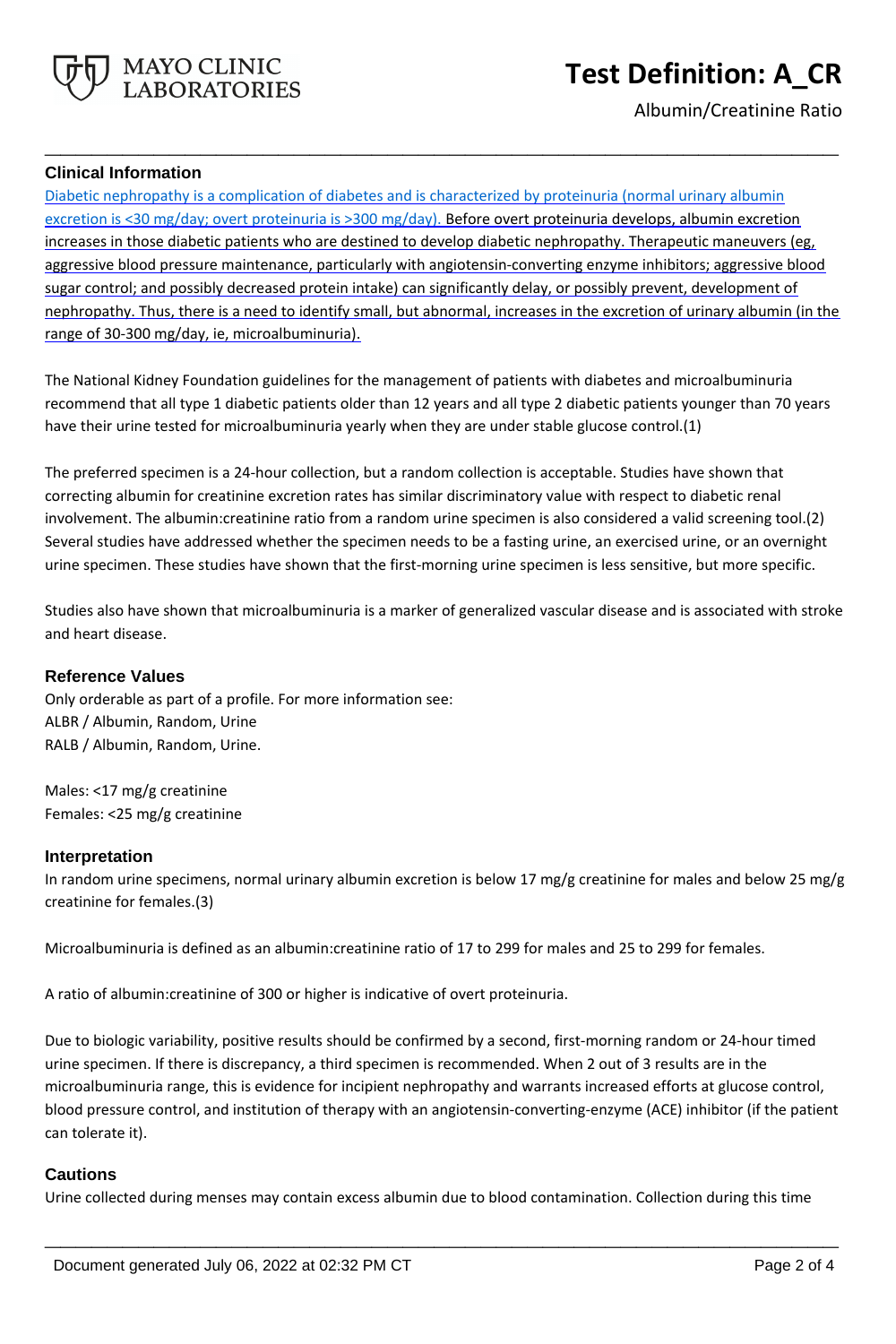

**Test Definition: A\_CR**

should be avoided.

Heavy exercise may increase albumin excretion and should be avoided during collection. Normal values apply to a non-exercised state.

**\_\_\_\_\_\_\_\_\_\_\_\_\_\_\_\_\_\_\_\_\_\_\_\_\_\_\_\_\_\_\_\_\_\_\_\_\_\_\_\_\_\_\_\_\_\_\_\_\_\_\_**

Bilirubin at 20 mg/dL reduces creatinine by 15% to 20%.

# **Clinical Reference**

1. Bennett PH, Haffner S, Kasiske BL, et al: Screening and management of microalbuminuria in patients with diabetes mellitus: recommendations to the Scientific Advisory Board of the National Kidney Foundation from an ad hoc committee of the Council on Diabetes Mellitus of the National Kidney Foundation. Am J Kidney Dis. 1995 Jan;25:107-112. doi: 10.1016/0272-6386(95)90636-3

2. Krolewski AS, Laffel LM, Krolewski M, Quinn M, Warram JH: Glycosylated hemoglobin and the risk of microalbuminuria in patients with insulin-dependent diabetes mellitus. N Engl J Med. 1995 May 11;332:1251-1255. doi: 10.1056/NEJM199505113321902

3. Zelmanovitz T, Gross JL, Oliveira JR, Paggi A, Tatsch M, Azevedo MJ: The receiver operating characteristics curve in the evaluation of a random urine specimen as a screening test for diabetic nephropathy. Diabetes Care. 1997 April;20:516-519. doi: 10.2337/diacare.20.4.516

4. Miller GW, Bruns DE, Hortin GL, et al: Current issues in measurement and reporting of urinary albumin excretion. Clin Chem. 2009 Jan;55:1(24-38). doi: 10.1373/clinchem.2008.106567

Lamb EJ, Jones GRD: Kidney functions tests. In: Rifai N, Horvath AR, Wittwer CT, eds. Tietz Textbook of Clinical Chemistry and Molecular Diagnostics. 6th ed. Elsevier; 2018:480-488

6. Sacks DB: Diabetes mellitus. In: Rifai N, Horvath AR, Wittwer CT, eds. Tietz Textbook of Clinical Chemistry and Molecular Diagnostics. 6th ed. In: Elsevier; 2018:1197-1199

# **Performance**

## **Method Description**

This test calculates the albumin concentration per creatinine. This calculation is performed in the Laboratory Information System, SCC Soft.

**\_\_\_\_\_\_\_\_\_\_\_\_\_\_\_\_\_\_\_\_\_\_\_\_\_\_\_\_\_\_\_\_\_\_\_\_\_\_\_\_\_\_\_\_\_\_\_\_\_\_\_**

## **PDF Report**

No

**Day(s) Performed** Monday through Sunday

**Report Available** 1 day

**Specimen Retention Time**

7 days

**Performing Laboratory Location**